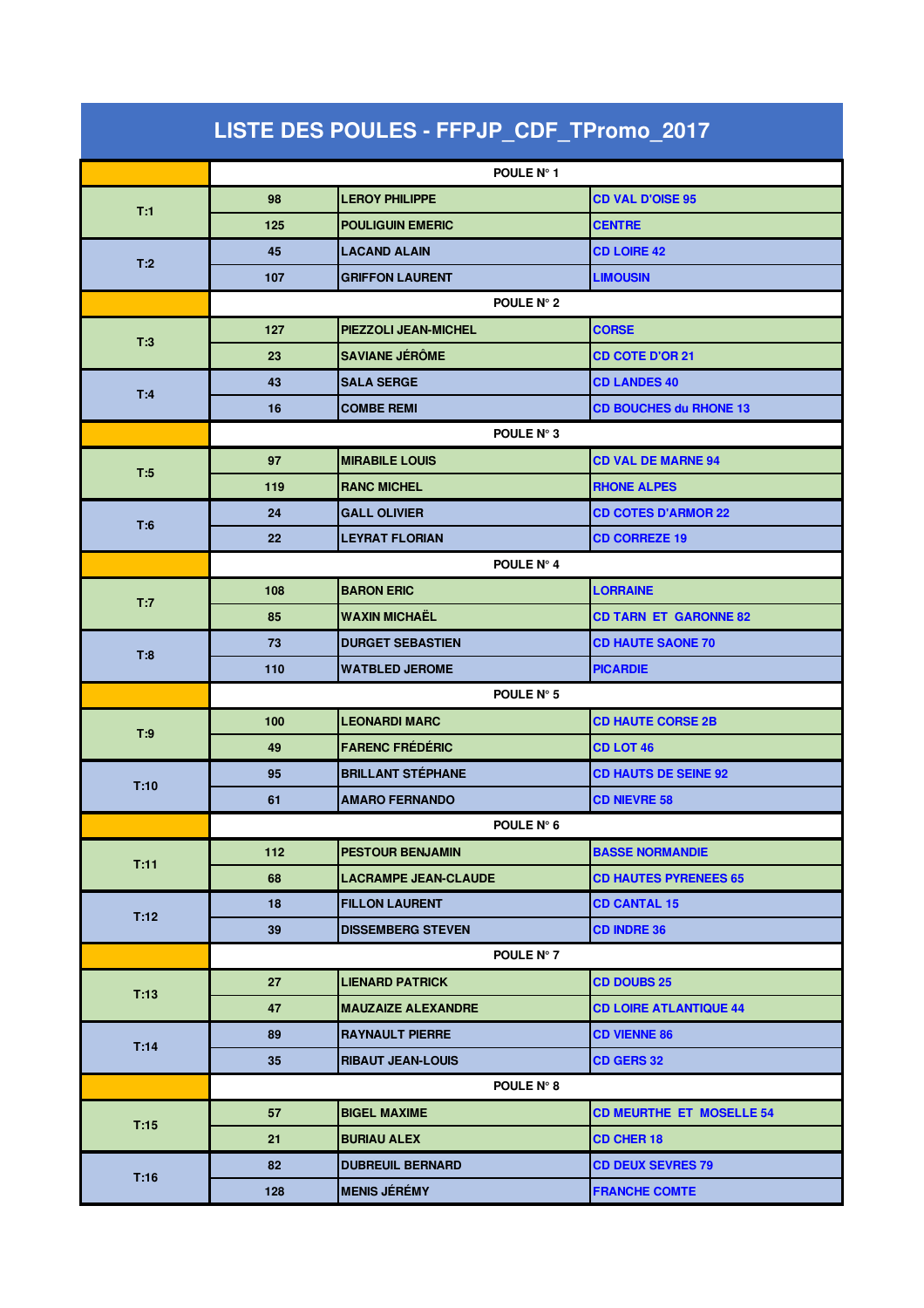| LISTE DES POULES - FFPJP_CDF_TPromo_2017 |                         |                                   |                                   |  |  |
|------------------------------------------|-------------------------|-----------------------------------|-----------------------------------|--|--|
|                                          | POULE N° 9              |                                   |                                   |  |  |
| T:17                                     | 101                     | <b>ASTIEN- LAZARE JEAN-MICHEL</b> | <b>CD MARTINIQUE 972</b>          |  |  |
|                                          | 111                     | <b>LORTIE SÉBASTIEN</b>           | <b>BASSE NORMANDIE</b>            |  |  |
|                                          | 51                      | <b>DORMETTA ANTHONY</b>           | <b>CD LOZERE 48</b>               |  |  |
| T:18                                     | 58                      | <b>MAILLOT CLAUDE</b>             | <b>CD MEUSE 55</b>                |  |  |
|                                          | POULE N° 10             |                                   |                                   |  |  |
| T:19                                     | 86                      | <b>MAROC KARIM</b>                | <b>CD VAR83</b>                   |  |  |
|                                          | 38                      | <b>GAUVIN PATRICK</b>             | <b>CD ILLE ET VILAINE 35</b>      |  |  |
| T:20                                     | 41                      | <b>WOELFFLE JORDAN</b>            | <b>CD ISERE 38</b>                |  |  |
|                                          | 36                      | <b>D'ANGELO STEVE</b>             | <b>CD GIRONDE 33</b>              |  |  |
|                                          |                         | POULE Nº 11                       |                                   |  |  |
| T:21                                     | 72                      | <b>GRATALOUP CHRISTOPHE</b>       | <b>CD RHONE 69</b>                |  |  |
|                                          | 30                      | <b>FASSEUR TEDDY</b>              | <b>CD EURE ET LOIR 28</b>         |  |  |
| T:22                                     | 37                      | <b>CARRIAS YONI</b>               | <b>CD HERAULT 34</b>              |  |  |
|                                          | 15                      | <b>MOUALKIA PHILIPPE</b>          | <b>CD BOUCHES du RHONE 13</b>     |  |  |
|                                          | POULE N° 12             |                                   |                                   |  |  |
| T:23                                     | 31                      | <b>GUILLOU ANTOINE</b>            | <b>CD FINISTERE 29</b>            |  |  |
|                                          | 69                      | <b>PLA GÉRARD</b>                 | <b>CD PYRENEES ORIENTALES 66</b>  |  |  |
| T:24                                     | 103                     | <b>MULLER MICHEL</b>              | <b>ALSACE</b>                     |  |  |
|                                          | 4                       | <b>DEFRANCE STÉPHANE</b>          | <b>CD ALPES HTE PROVENCE 04</b>   |  |  |
|                                          | POULE Nº 13             |                                   |                                   |  |  |
| T:25                                     | 12                      | <b>BELL CHRISTIAN</b>             | <b>CD AUBE 10</b>                 |  |  |
|                                          | 78                      | <b>RIGAULT GÉRALD</b>             | <b>CD COMITE DE PARIS 75</b>      |  |  |
| T:26                                     | 90                      | <b>MORATILLE FABRICE</b>          | <b>CD HAUTE VIENNE 87</b>         |  |  |
|                                          | $\overline{\mathbf{c}}$ | <b>BUART DAVID</b>                | <b>CD AISNE 02</b>                |  |  |
|                                          |                         | POULE N° 14                       |                                   |  |  |
| T:27                                     | 11                      | <b>BARBERO DANIEL</b>             | <b>CD ARIEGE 09</b>               |  |  |
|                                          | 65                      | <b>CATELAIN BRUNO</b>             | <b>CD PAS DE CALAIS 62</b>        |  |  |
| T:28                                     | 54                      | <b>OGLOZA DAMIEN</b>              | <b>CD MARNE 51</b>                |  |  |
|                                          | 117                     | <b>CUJUS THIERRY</b>              | <b>PROVENCE ALPES COTE D'AZUR</b> |  |  |
|                                          |                         | POULE N° 15                       |                                   |  |  |
| T:29                                     | 124                     | <b>LAURENT PASCAL</b>             | <b>BRETAGNE</b>                   |  |  |
|                                          | 87                      | <b>HINDERCHIED ANDRE</b>          | <b>CD VAUCLUSE 84</b>             |  |  |
| T:30                                     | 116                     | <b>SOULES ISAAC</b>               | <b>AQUITAINE</b>                  |  |  |
|                                          | 126                     | <b>CATRIN VINCENT</b>             | <b>CHAMPAGNE ARDENNE</b>          |  |  |
|                                          |                         | POULE N° 16                       |                                   |  |  |
| T:31                                     | $\mathbf{1}$            | <b>ROBIN LAURENT</b>              | CD AIN 01                         |  |  |
|                                          | 44                      | <b>AUPETIT BRUNO</b>              | <b>CD LOIR ET CHER 41</b>         |  |  |
| T:32                                     | $\overline{7}$          | <b>WALDEN THIERRY</b>             | <b>CD ALPES MARITIMES 06</b>      |  |  |
|                                          | 84                      | <b>PUGINIER BENOIT</b>            | <b>CD TARN 81</b>                 |  |  |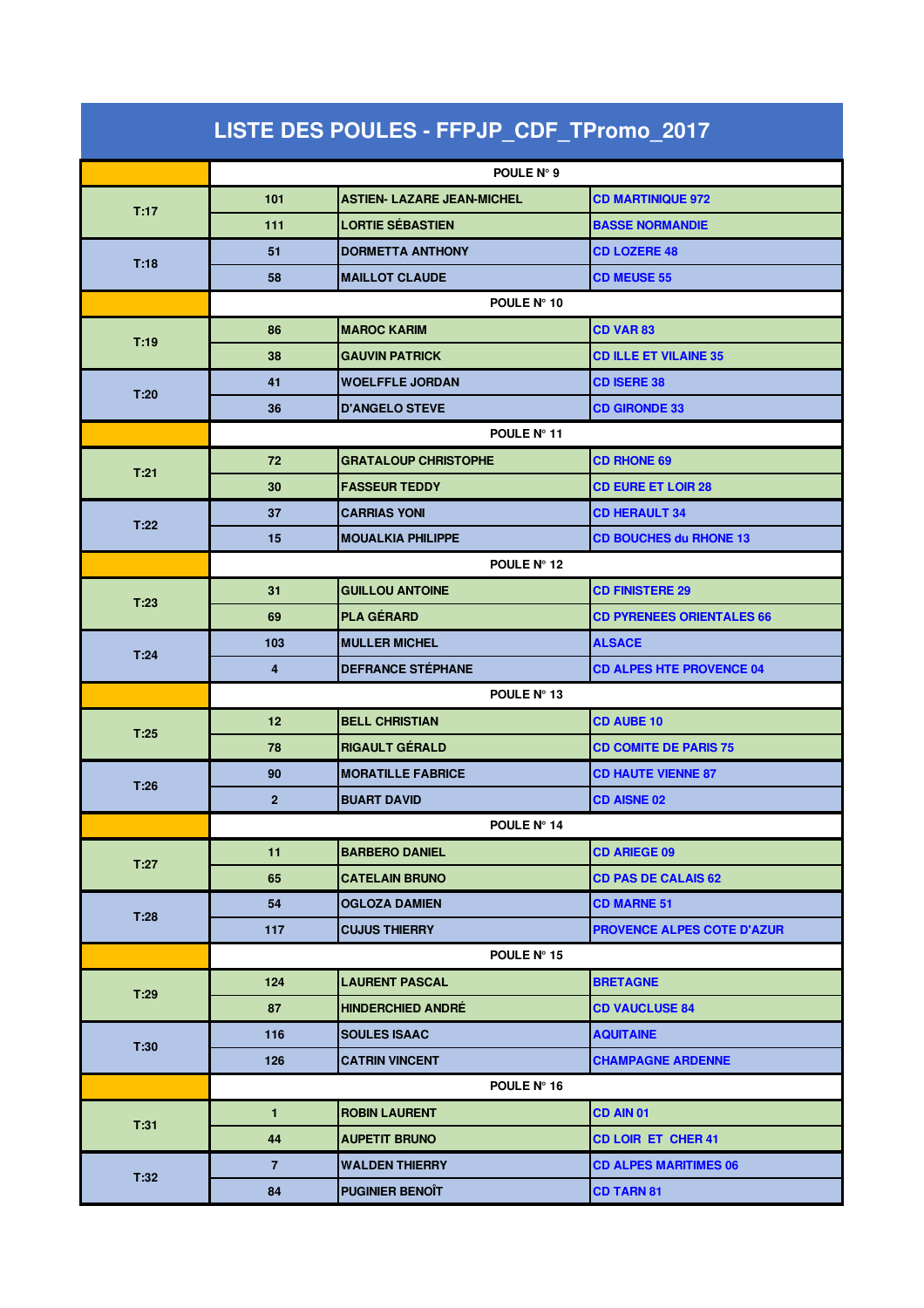| LISTE DES POULES - FFPJP_CDF_TPromo_2017 |                |                                |                                |  |
|------------------------------------------|----------------|--------------------------------|--------------------------------|--|
|                                          |                | POULE Nº 17                    |                                |  |
| T:33                                     | 50             | <b>CAUDERA JEAN LUC</b>        | <b>CD LOT ET GARONNE 47</b>    |  |
|                                          | 92             | <b>COUTIN THIERRY</b>          | <b>CD YONNE 89</b>             |  |
|                                          | 77             | <b>VINCENT JEAN-CHRISTOPHE</b> | <b>CD HAUTE SAVOIE 74</b>      |  |
| T:34                                     | 79             | <b>SAUVAGE ERIC</b>            | <b>CD SEINE MARITIME 76</b>    |  |
|                                          | POULE N° 18    |                                |                                |  |
|                                          | 26             | <b>LACOMBE DAVID</b>           | <b>CD DORDOGNE 24</b>          |  |
| T:35                                     | 71             | <b>MEYER DAVID</b>             | <b>CD HAUT-RHIN 68</b>         |  |
| T:36                                     | 42             | <b>VANONI PATRICE</b>          | <b>CD JURA 39</b>              |  |
|                                          | 59             | <b>CADET STÉPHANE</b>          | <b>CD MORBIHAN 56</b>          |  |
|                                          | POULE N° 19    |                                |                                |  |
| T:37                                     | 5              | <b>JULLIEN JODY</b>            | <b>CD HAUTES ALPES 05</b>      |  |
|                                          | 120            | <b>LICYR GÉRÉMIE</b>           | <b>ANTILLES GUYANE</b>         |  |
| T:38                                     | 74             | <b>SIMONOT PASCAL</b>          | <b>CD SAONE ET LOIRE 71</b>    |  |
|                                          | 106            | <b>GOIDIN HERVÉ</b>            | <b>LANGUEDOC ROUSSILLON</b>    |  |
|                                          | POULE N° 20    |                                |                                |  |
| T:39                                     | 76             | <b>CANIZARES ALFRED</b>        | <b>CD SAVOIE 73</b>            |  |
|                                          | 20             | <b>DENIS CHRISTOPHE</b>        | <b>CD CHARENTE MARITIME 17</b> |  |
| T:40                                     | 64             | <b>ROUZEE MICKAEL</b>          | <b>CD ORNE 61</b>              |  |
|                                          | 52             | <b>COUSSAUTIEN PIERRE</b>      | <b>CD MAINE ET LOIRE 49</b>    |  |
|                                          | POULE N° 21    |                                |                                |  |
| T:41                                     | 8              | <b>ROCHE ROLAND</b>            | <b>CD ARDECHE 07</b>           |  |
|                                          | 94             | <b>CAILLAT PATRICK</b>         | <b>CD ESSONNE 91</b>           |  |
| T:42                                     | 14             | <b>FALIPPOU JEAN-CLAUDE</b>    | <b>CD AVEYRON 12</b>           |  |
|                                          | 83             | <b>DANDELOEUF STANY</b>        | <b>CD SOMME 80</b>             |  |
|                                          |                | POULE N° 22                    |                                |  |
| T:43                                     | 13             | <b>PADILLA GUILHEM</b>         | <b>CD AUDE 11</b>              |  |
|                                          | 80             | <b>AULAGNER LUC</b>            | <b>CD SEINE ET MARNE 77</b>    |  |
| T:44                                     | 114            | <b>ROQUART KÉVIN</b>           | <b>PAYS DE LA LOIRE</b>        |  |
|                                          | 28             | <b>AQUADRO FRANCK</b>          | <b>CD DROME 26</b>             |  |
|                                          |                | POULE N° 23                    |                                |  |
| T:45                                     | 88             | <b>BLAIN DAVID</b>             | <b>CD VENDEE 85</b>            |  |
|                                          | 29             | <b>PODOLA LAURENT</b>          | <b>CD EURE 27</b>              |  |
| T:46                                     | 10             | <b>ALAZET LAURENT</b>          | <b>CD ARIEGE 09</b>            |  |
|                                          | 91             | <b>DICK JOSE</b>               | <b>CD VOSGES 88</b>            |  |
|                                          |                | POULE N° 24                    |                                |  |
| T:47                                     | $6\phantom{1}$ | <b>OLIVIER ANTHONY</b>         | <b>CD ALPES MARITIMES 06</b>   |  |
|                                          | 55             | <b>ANDREOTTI DONANCE</b>       | <b>CD HAUTE MARNE 52</b>       |  |
| T:48                                     | 63             | <b>DEHAESE DOMINIQUE</b>       | <b>CD OISE 60</b>              |  |
|                                          | 25             | <b>BOUTHINON DIDIER</b>        | <b>CD CREUSE 23</b>            |  |